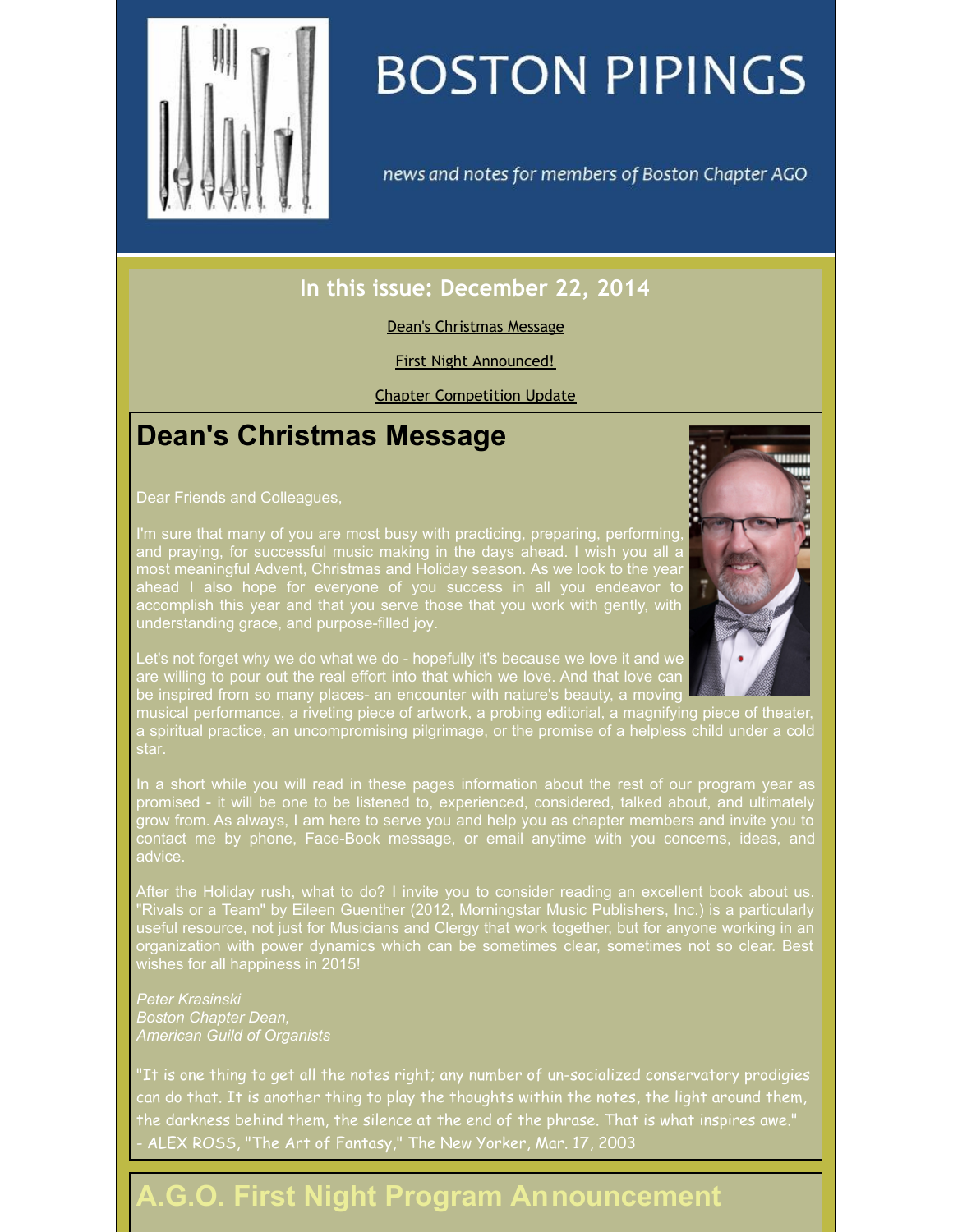#### **New Year's Eve at 10 p.m. at Arlington Street Church**

The A.G.O. "First Night" concert is indeed [happening](http://www.ascboston.org) again this year! It will take place at Arlington Street Church (corner of Arlington and Boylston Streets) at 10:00 p.m. on Dec. 31.

The three superb artists performing this year will be Yevgenia Semeina-Maroyan, Bryan Ashley and Heinrich Christensen, each performing a 20-minute segment of an hour-long program. Boston Chapter Dean, Peter Krasinski returns as Master of Ceremonies for the festive event. You, your family and friends are warmly encouraged to attend and support live music performance on the pipe organ.

Compositions include pieces by Bach, Reger, Mendelssohn, Dupre and Vierne. Admission is with a First Night button for \$10, good for admittance to all First Night events. The First Night volunteers consistently rave about how "amazing the performances are and how much the audiences love them." This is all due to the untiring efforts Boston Chapter's own "First Night" coordinator, Roge Clinton Vine.

Here are some details about the performers and what they will be playing:

A native of Denmark, **Heinrich Christensen** came to the US in 1998 and received an Artist Diploma in Organ Performance from the Boston Conservatory where his teacher was James David Christie, and was appointed Music Director of historic King's Chapel, Boston, in the year

2000. A seasoned recording artist his writings have been published in The American Organist, Denmark and the UK. Heinrich was a prizewinner at the international organ competitions in Odense and Erfurt and has given solo recitals on four continents. Mr. Christensen is a past dean of the Boston chapter of the American Guild of Organists, and was a featured performer at the 2014 National Convention in Boston. His program will include Petr Eben's "A Festive Voluntary on Good King Wenceslas" and Marcel Dupré's riveting "Prelude and Fugue in g minor".



**Yevgenia Semeina-Maroyan** is originally from St-Petersburg, Russia, where she studied organ



with Daniel Zaretsky. In 2002 Yevgenia graduated from Longy School of Music with Master of Music degree in organ performance where she studied with Peter Sykes. Yevgenia is laureate of international organ competitions. Currently she is an organist and pianist at Arlington Street Church. Her musical contributions to the program will include Felix Mendelsohn's Organ Sonata #3 Op. 65. The first movement of this piece is based on Martin Luther's choral "Aus tiefer Not schrei ich zu dir "(From deep affliction I cry out to you) as well as one of Max Reger's more audience friendly pieces, his "Introduction and Passacaglia in d-minor."

**Bryan Ashley** grew up in New Jersey and France and holds a Bachelor's degree and a Master of Music degree in organ performance, as well as a Prix d'Excellence from France and a Soloist Diploma from Germany. He is organist at The First Church of Christ, Scientist, Boston - The Mother Church, which contains one of the worlds most substantial instruments. His career as a concert organist was launched when he won the First International Organ Competition,

Musashino-Tokyo, Japan. Since then he has performed as solo recitalist and with several well-known Japanese orchestras and has been featured on national radio and television there. He has also given recitals in France, Germany, the United States, and South Korea. Recent venues Notre Dame Cathedral in Paris, l'Eglise de Saint-Germain-en-Laye, Saint Louis de Toulon and Grace Cathedral in San Francisco. Bryan recorded two CDs on The Mother Church organ titled "Glorious" and "Majestic" which are available through the church website. A personable performer who speaks to the heart and mind of



the listener his musical selections will include organ works by Bach and Vierne.

### **Chapter Competition**

For many years, this chapter has hosted a competition for young organists, which is a part of the AGO/Quimby Regional Competitions for Young Organists. They are made possible by a generous grant from Michael Quimby,